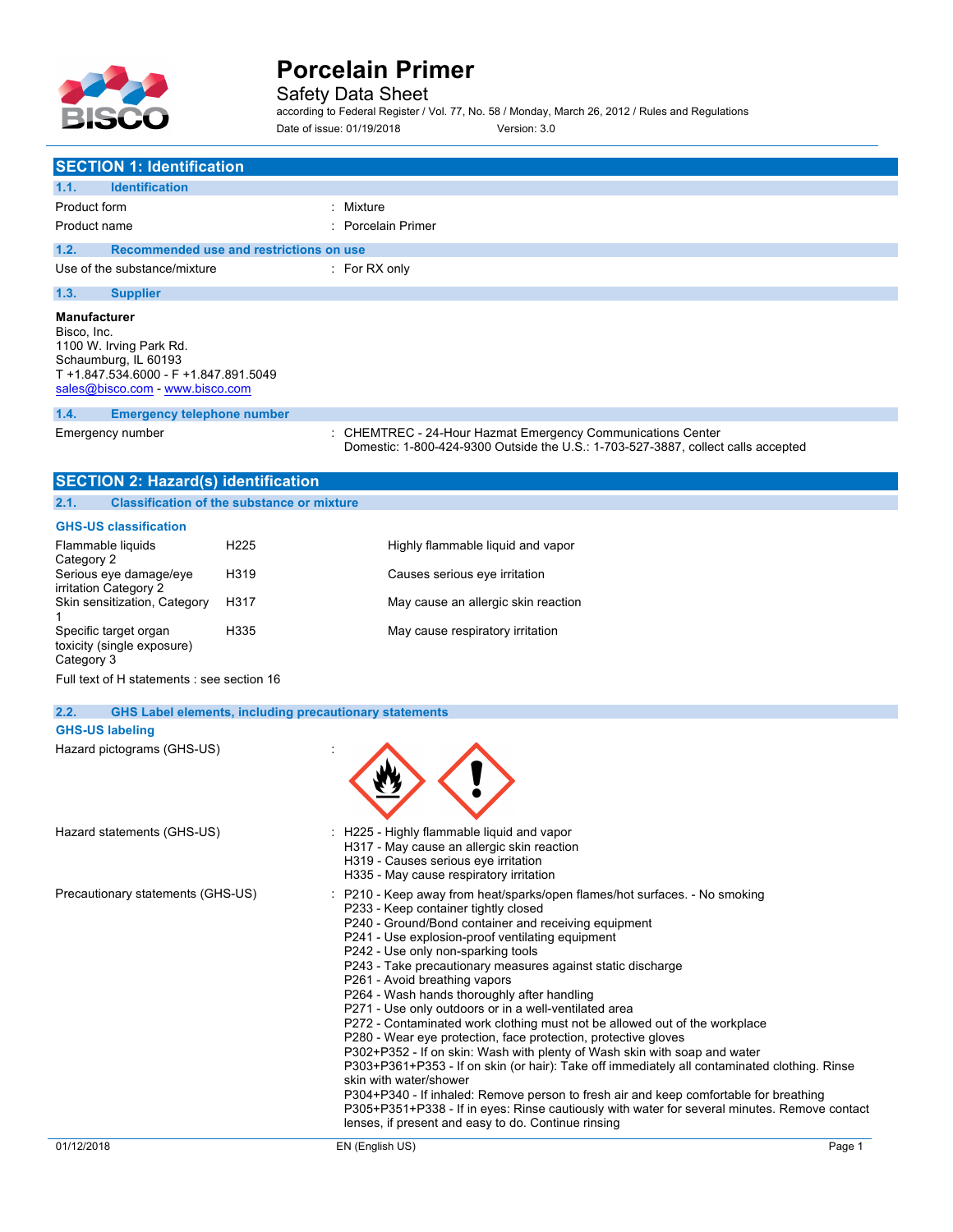Safety Data Sheet

according to Federal Register / Vol. 77, No. 58 / Monday, March 26, 2012 / Rules and Regulations

|      | P312 - Call a POISON CENTER, Call a doctor if you feel unwell                              |
|------|--------------------------------------------------------------------------------------------|
|      | P321 - Specific treatment (see First aid measures on this label)                           |
|      | P333+P313 - If skin irritation or rash occurs: Get medical advice/attention                |
|      | P337+P313 - If eye irritation persists: Get medical advice/attention                       |
|      | P363 - Wash contaminated clothing before reuse                                             |
|      | P370+P378 - In case of fire: Use carbon dioxide (CO2), dry extinguishing powder, dry sand, |
|      | extinguishing powder to extinguish                                                         |
|      | P403+P233 - Store in a well-ventilated place. Keep container tightly closed                |
|      | P403+P235 - Store in a well-ventilated place. Keep cool                                    |
|      | P405 - Store locked up                                                                     |
|      | P501 - Dispose in a safe manner in accordance with local/national regulations              |
| 2.3. | Other hazards which do not result in classification                                        |

No additional information available

**2.4. Unknown acute toxicity (GHS US)**

Not applicable

### **SECTION 3: Composition/Information on ingredients**

**3.1. Substances**

Not applicable

**3.2. Mixtures**

| <b>Name</b>                                         | <b>Product identifier</b> | $\frac{9}{6}$ | <b>GHS-US classification</b>             |
|-----------------------------------------------------|---------------------------|---------------|------------------------------------------|
| Acetone, ACS Grade                                  | (CAS-No.) 67-64-1         | $30 - 50$     | Flam. Lig. 2, H225                       |
| Ethanol/Denatured 190 PROOF                         | (CAS-No.) 64-17-5         | $30 - 50$     | Flam. Lig. 2, H225<br>Eye Irrit. 2, H319 |
| 3-(Trimethoxysilyl)propyl-2-Methyl-2-Propenoic Acid | (CAS-No.) 2530-85-0       | $1 - 5$       | Skin Sens. 1B, H317                      |

Full text of hazard classes and H-statements : see section 16

| <b>SECTION 4: First-aid measures</b>                                    |                                                                                                                                                                                                                                                                                                                                    |
|-------------------------------------------------------------------------|------------------------------------------------------------------------------------------------------------------------------------------------------------------------------------------------------------------------------------------------------------------------------------------------------------------------------------|
| <b>Description of first aid measures</b><br>4.1.                        |                                                                                                                                                                                                                                                                                                                                    |
| First-aid measures general                                              | : Never give anything by mouth to an unconscious person. If you feel unwell, seek medical<br>advice (show the label where possible).                                                                                                                                                                                               |
| First-aid measures after inhalation                                     | : Remove victim to fresh air and keep at rest in a position comfortable for breathing. Call a<br>POISON CENTER or doctor/physician if you feel unwell.                                                                                                                                                                             |
| First-aid measures after skin contact                                   | : Wash with water and soap. Rinse skin with water/shower. Remove/Take off immediately all<br>contaminated clothing. Wash with plenty of soap and water. If skin irritation or rash occurs: Get<br>medical advice/attention. Specific treatment (see First aid measures on this label). Wash<br>contaminated clothing before reuse. |
| First-aid measures after eye contact                                    | : Rinse immediately with plenty of water for 15 minutes. Rinse immediately with plenty of water.<br>Obtain medical attention if pain, blinking or redness persists.                                                                                                                                                                |
| First-aid measures after ingestion                                      | : Give milk to drink. Drink plenty of water. Rinse mouth. Do NOT induce vomiting. Obtain<br>emergency medical attention.                                                                                                                                                                                                           |
| 4.2.<br>Most important symptoms and effects (acute and delayed)         |                                                                                                                                                                                                                                                                                                                                    |
| Potential Adverse human health effects and<br>symptoms                  | : Based on available data, the classification criteria are not met.                                                                                                                                                                                                                                                                |
| Symptoms/effects after inhalation                                       | : May cause an allergic skin reaction. May cause respiratory irritation.                                                                                                                                                                                                                                                           |
| 4.3.<br>Immediate medical attention and special treatment, if necessary |                                                                                                                                                                                                                                                                                                                                    |

No additional information available

|                  | <b>SECTION 5: Fire-fighting measures</b>                       |                                                                                                                                                                      |
|------------------|----------------------------------------------------------------|----------------------------------------------------------------------------------------------------------------------------------------------------------------------|
| 5.1.             | Suitable (and unsuitable) extinguishing media                  |                                                                                                                                                                      |
|                  | Suitable extinguishing media                                   | : Dry chemical powder. Carbon dioxide. Foam. Dry powder. Carbon dioxide. Water spray. Sand.                                                                          |
|                  | Unsuitable extinguishing media                                 | : Do not use a heavy water stream.                                                                                                                                   |
| 5.2.             | Specific hazards arising from the chemical                     |                                                                                                                                                                      |
| Fire hazard      |                                                                | : Combustible. Highly flammable liquid and vapor.                                                                                                                    |
| Explosion hazard |                                                                | : May form flammable/explosive vapor-air mixture.                                                                                                                    |
| 5.3.             | Special protective equipment and precautions for fire-fighters |                                                                                                                                                                      |
|                  | Firefighting instructions                                      | : Use water spray or fog for cooling exposed containers. Exercise caution when fighting any<br>chemical fire. Prevent fire-fighting water from entering environment. |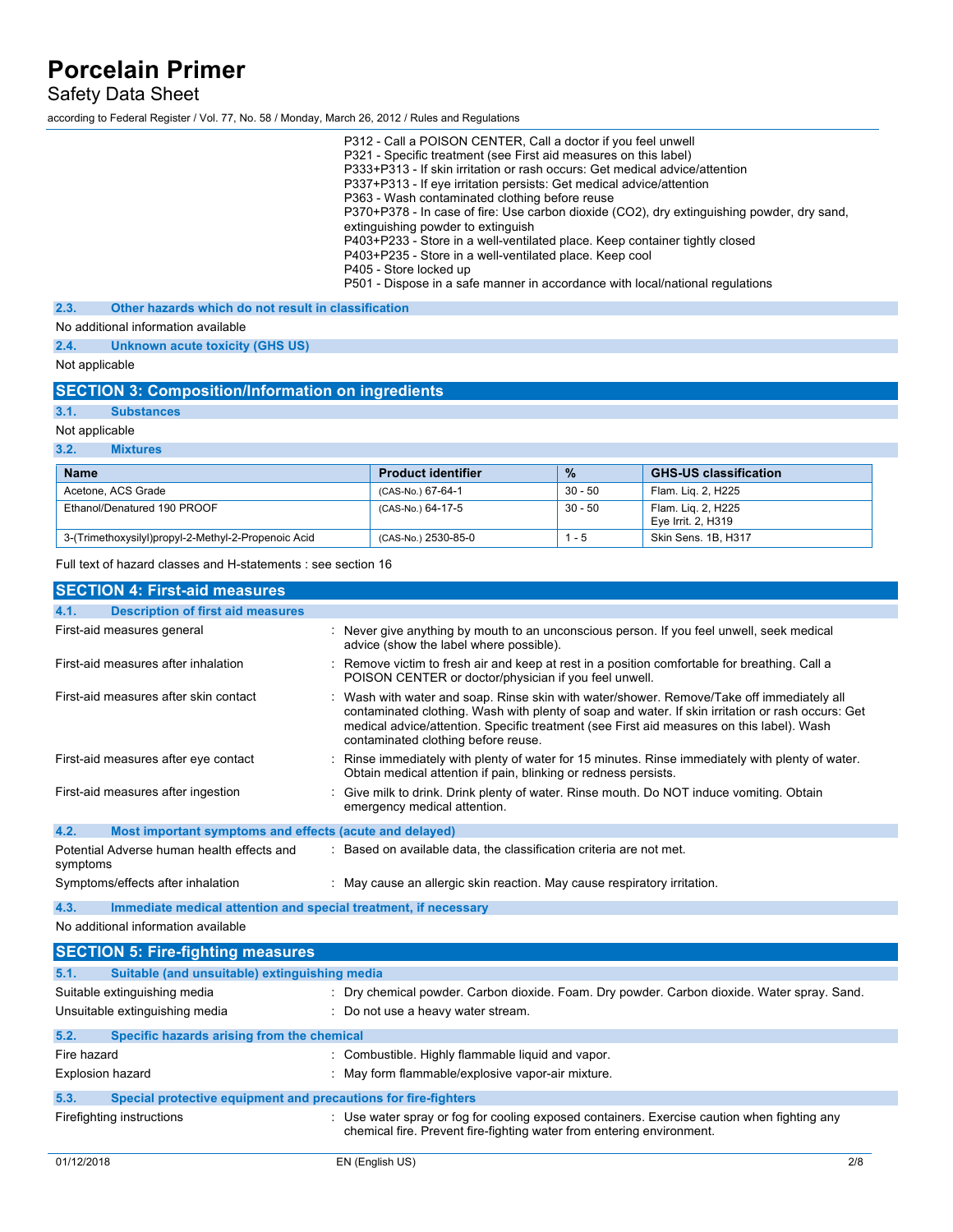## Safety Data Sheet

according to Federal Register / Vol. 77, No. 58 / Monday, March 26, 2012 / Rules and Regulations

|                                                           | Protection during firefighting                                      | : Do not enter fire area without proper protective equipment, including respiratory protection.                                                   |
|-----------------------------------------------------------|---------------------------------------------------------------------|---------------------------------------------------------------------------------------------------------------------------------------------------|
|                                                           | <b>SECTION 6: Accidental release measures</b>                       |                                                                                                                                                   |
| 6.1.                                                      | Personal precautions, protective equipment and emergency procedures |                                                                                                                                                   |
|                                                           | General measures                                                    | : Remove ignition sources. Use special care to avoid static electric charges. No open flames. No<br>smoking.                                      |
| 6.1.1.                                                    | For non-emergency personnel                                         |                                                                                                                                                   |
|                                                           | Emergency procedures                                                | : Evacuate unnecessary personnel.                                                                                                                 |
| 6.1.2.                                                    | For emergency responders                                            |                                                                                                                                                   |
|                                                           | Protective equipment                                                | : Equip cleanup crew with proper protection.                                                                                                      |
|                                                           | Emergency procedures                                                | : Ventilate area.                                                                                                                                 |
| 6.2.                                                      | <b>Environmental precautions</b>                                    |                                                                                                                                                   |
|                                                           |                                                                     | Prevent entry to sewers and public waters. Notify authorities if liquid enters sewers or public waters.                                           |
| 6.3.                                                      | Methods and material for containment and cleaning up                |                                                                                                                                                   |
|                                                           | Methods for cleaning up                                             | : Soak up spills with inert solids, such as clay or diatomaceous earth as soon as possible. Collect<br>spillage. Store away from other materials. |
| 6.4.                                                      | <b>Reference to other sections</b>                                  |                                                                                                                                                   |
| See Heading 8. Exposure controls and personal protection. |                                                                     |                                                                                                                                                   |

| <b>SECTION 7: Handling and storage</b>                               |                                                                                                                                                                                                                                                                                                                                                 |  |  |  |
|----------------------------------------------------------------------|-------------------------------------------------------------------------------------------------------------------------------------------------------------------------------------------------------------------------------------------------------------------------------------------------------------------------------------------------|--|--|--|
| <b>Precautions for safe handling</b><br>7.1.                         |                                                                                                                                                                                                                                                                                                                                                 |  |  |  |
| Additional hazards when processed                                    | : Handle empty containers with care because residual vapors are flammable.                                                                                                                                                                                                                                                                      |  |  |  |
| Precautions for safe handling                                        | : Wash hands and other exposed areas with mild soap and water before eating, drinking or<br>smoking and when leaving work. Provide good ventilation in process area to prevent formation<br>of vapor. No open flames. No smoking. Use only non-sparking tools. Avoid breathing mist,<br>vapors. Use only outdoors or in a well-ventilated area. |  |  |  |
| Handling temperature                                                 | : 20 - 25 $^{\circ}$ C                                                                                                                                                                                                                                                                                                                          |  |  |  |
| Hygiene measures                                                     | : Contaminated work clothing should not be allowed out of the workplace. Wash contaminated<br>clothing before reuse.                                                                                                                                                                                                                            |  |  |  |
| 7.2.<br>Conditions for safe storage, including any incompatibilities |                                                                                                                                                                                                                                                                                                                                                 |  |  |  |
| Technical measures                                                   | : Proper grounding procedures to avoid static electricity should be followed. Ground/bond<br>container and receiving equipment. Use explosion-proof electrical/ventilating/lighting/<br>equipment.                                                                                                                                              |  |  |  |
| Storage conditions                                                   | Store in a dry place. Keep only in the original container in a cool, well ventilated place away<br>from: Keep in fireproof place. Keep container tightly closed.                                                                                                                                                                                |  |  |  |
| Incompatible products                                                | : Strong bases. Strong acids.                                                                                                                                                                                                                                                                                                                   |  |  |  |
| Incompatible materials                                               | : Sources of ignition. Direct sunlight. Heat sources.                                                                                                                                                                                                                                                                                           |  |  |  |
| Storage temperature                                                  | : 20 - 25 $^{\circ}$ C                                                                                                                                                                                                                                                                                                                          |  |  |  |
| Storage area                                                         | : Store in a well-ventilated place. Store in a dry area. Store in a cool area.                                                                                                                                                                                                                                                                  |  |  |  |

## **SECTION 8: Exposure controls/personal protection**

### **8.1. Control parameters**

| <b>Acetone, ACS Grade</b><br>$(67-64-1)$                        |                                     |                        |
|-----------------------------------------------------------------|-------------------------------------|------------------------|
| <b>ACGIH</b>                                                    | ACGIH TWA (ppm)                     | 550 ppm                |
| <b>OSHA</b>                                                     | OSHA PEL (TWA) (mg/m <sup>3</sup> ) | 2400 mg/m <sup>3</sup> |
| <b>OSHA</b>                                                     | OSHA PEL (TWA) (ppm)                | 1000 ppm               |
| <b>NIOSH</b>                                                    | NIOSH REL (TWA) (ppm)               | $250$ ppm              |
| 3-(Trimethoxysilyl)propyl-2-Methyl-2-Propenoic Acid (2530-85-0) |                                     |                        |
| Not applicable                                                  |                                     |                        |
| Ethanol/Denatured 190 PROOF (64-17-5)                           |                                     |                        |
| Not applicable                                                  |                                     |                        |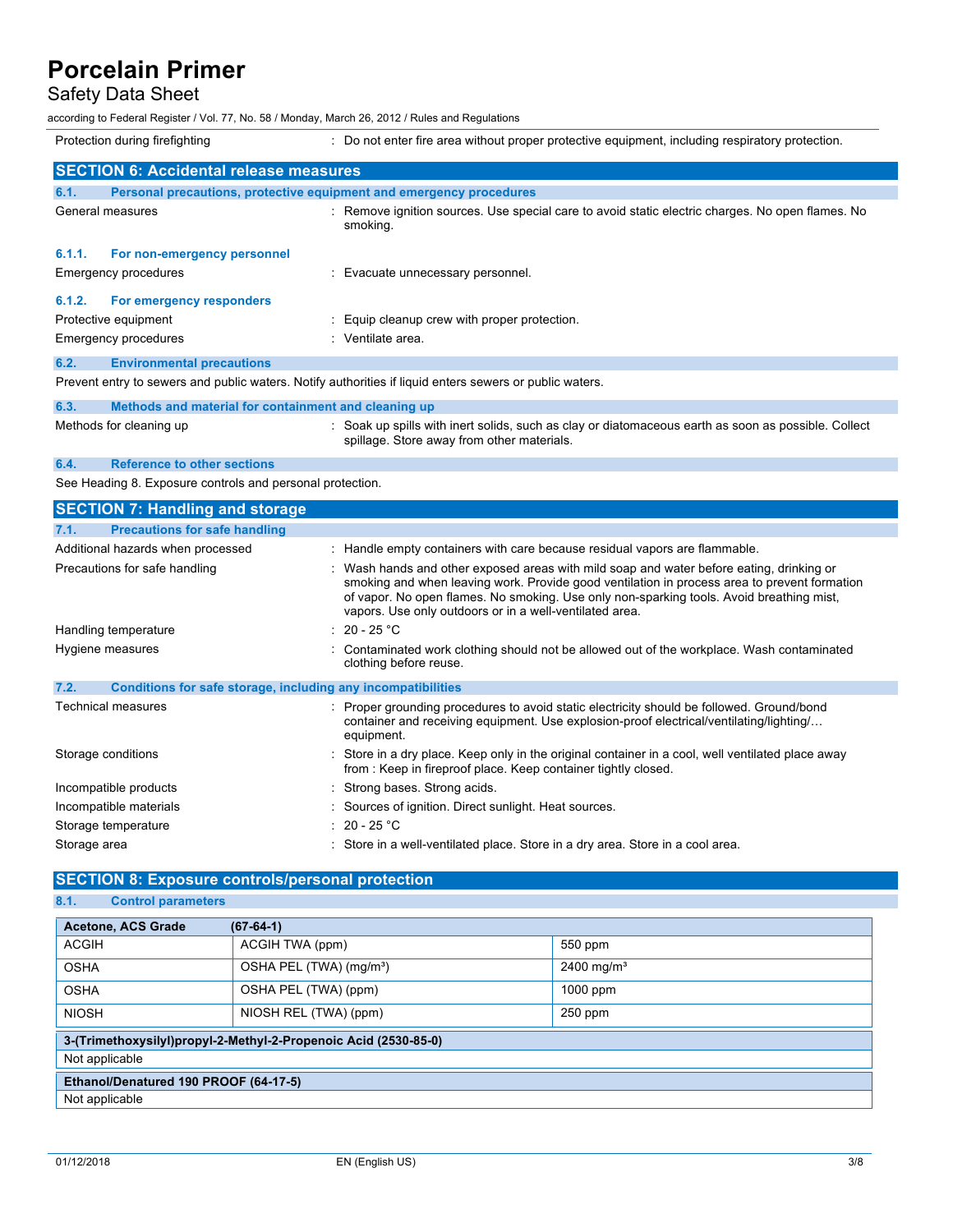## Safety Data Sheet

according to Federal Register / Vol. 77, No. 58 / Monday, March 26, 2012 / Rules and Regulations

**8.2. Appropriate engineering controls**

No additional information available

### **8.3. Individual protection measures/Personal protective equipment**

#### **Personal protective equipment:**

Avoid all unnecessary exposure.

#### **Hand protection:**

Wear protective gloves

#### **Eye protection:**

Chemical goggles or safety glasses

#### **Respiratory protection:**

Wear appropriate mask

### **Other information:**

Do not eat, drink or smoke during use.

### **SECTION 9: Physical and chemical properties**

| Information on basic physical and chemical properties<br>9.1. |                                    |
|---------------------------------------------------------------|------------------------------------|
| Physical state                                                | : Liquid                           |
| Appearance                                                    | Clear, colorless liquid.           |
| Color                                                         | Colorless                          |
| Odor                                                          | Alcohol odour                      |
| Odor threshold                                                | No data available                  |
| рH                                                            | No data available                  |
| Melting point                                                 | No data available                  |
| Freezing point                                                | No data available                  |
| Boiling point                                                 | $>$ 56 °C                          |
| Flash point                                                   | $-18 °C$                           |
| Relative evaporation rate (butyl acetate=1)                   | No data available                  |
| Flammability (solid, gas)                                     | Highly flammable liquid and vapor. |
| Vapor pressure                                                | No data available                  |
| Relative vapor density at 20 °C                               | No data available                  |
| Relative density                                              | < 1                                |
| Solubility                                                    | Miscible with water.               |
| Log Pow                                                       | No data available                  |
| Auto-ignition temperature                                     | No data available                  |
| Decomposition temperature                                     | No data available                  |
| Viscosity, kinematic                                          | No data available                  |
| Viscosity, dynamic                                            | No data available                  |
| <b>Explosion limits</b>                                       | No data available                  |
| Explosive properties                                          | No data available                  |
| Oxidizing properties                                          | No data available                  |

**9.2. Other information**

No additional information available

| <b>SECTION 10: Stability and reactivity</b> |  |  |
|---------------------------------------------|--|--|
|                                             |  |  |

**10.1. Reactivity**

No additional information available

### **10.2. Chemical stability**

Highly flammable liquid and vapor. May form flammable/explosive vapor-air mixture.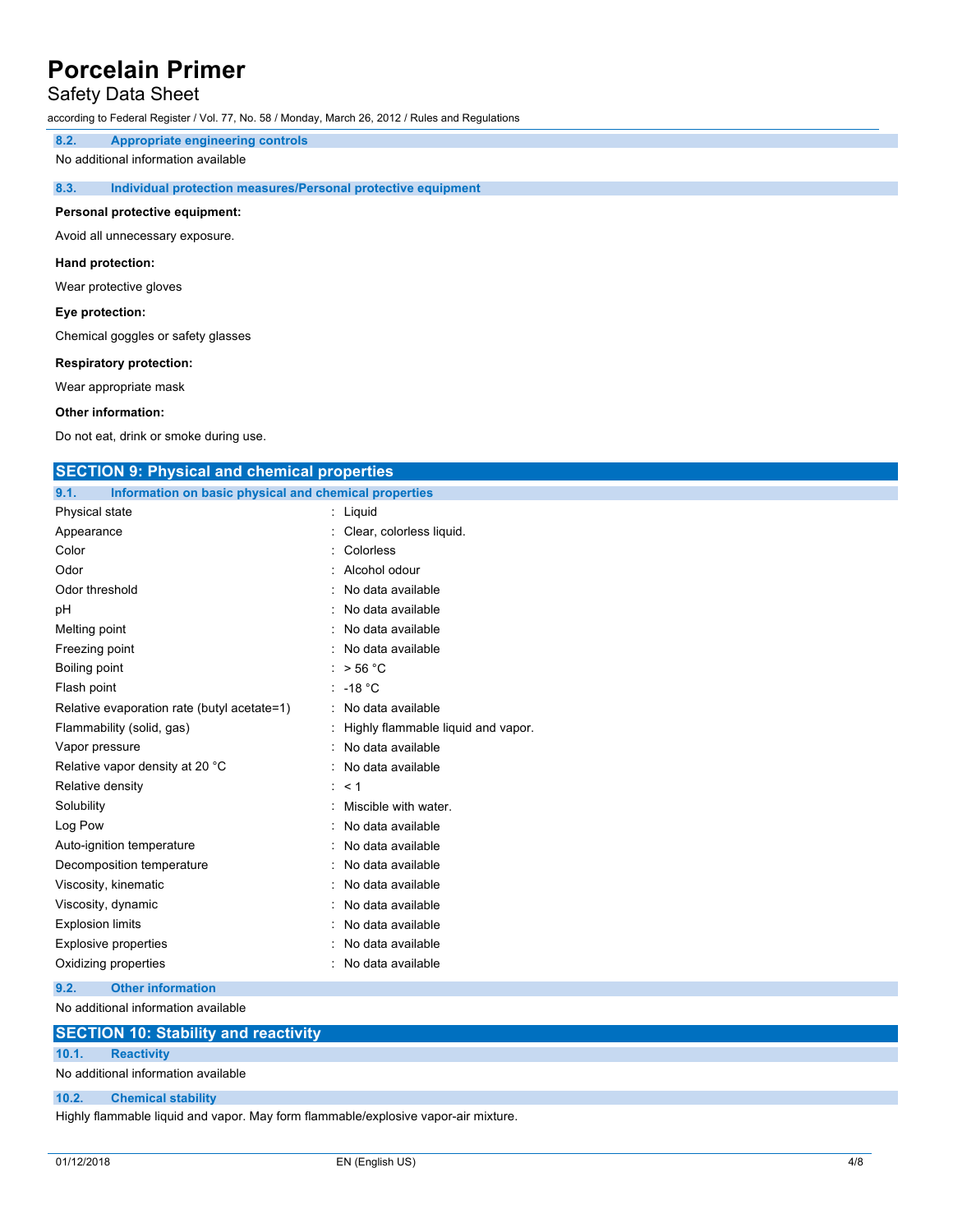## Safety Data Sheet

according to Federal Register / Vol. 77, No. 58 / Monday, March 26, 2012 / Rules and Regulations

| 10.3.<br><b>Possibility of hazardous reactions</b>                                                             |                                                             |  |
|----------------------------------------------------------------------------------------------------------------|-------------------------------------------------------------|--|
| Not established.                                                                                               |                                                             |  |
| 10.4.<br><b>Conditions to avoid</b>                                                                            |                                                             |  |
| Direct sunlight. Extremely high or low temperatures. Open flame.                                               |                                                             |  |
| 10.5.<br><b>Incompatible materials</b>                                                                         |                                                             |  |
| Strong acids. Strong bases.                                                                                    |                                                             |  |
| 10.6.                                                                                                          |                                                             |  |
| <b>Hazardous decomposition products</b><br>fume. Carbon monoxide. Carbon dioxide. May release flammable gases. |                                                             |  |
|                                                                                                                |                                                             |  |
| <b>SECTION 11: Toxicological information</b>                                                                   |                                                             |  |
| Information on toxicological effects<br>11.1.                                                                  |                                                             |  |
| Acute toxicity                                                                                                 | : Not classified                                            |  |
| <b>Acetone, ACS Grade</b><br>$(67-64-1)$                                                                       |                                                             |  |
| LD50 oral rat                                                                                                  | 5800 mg/kg                                                  |  |
| LD50 dermal rabbit                                                                                             | > 20000 mg/kg                                               |  |
| LC50 inhalation rat (ppm)                                                                                      | > 16000 ppm/4h                                              |  |
| ATE US (oral)                                                                                                  | 5800 mg/kg body weight                                      |  |
| 3-(Trimethoxysilyl)propyl-2-Methyl-2-Propenoic Acid (2530-85-0)                                                |                                                             |  |
| LD50 oral rat                                                                                                  | > 2000 mg/kg body weight (Rat; Literature study)            |  |
| LD50 dermal rat                                                                                                | > 2000 mg/kg body weight (Rat; Literature study)            |  |
| Ethanol/Denatured 190 PROOF (64-17-5)                                                                          |                                                             |  |
| LD50 oral rat                                                                                                  | 7060 mg/kg                                                  |  |
| LD50 dermal rat                                                                                                | N/A                                                         |  |
| LD50 dermal rabbit                                                                                             | N/A                                                         |  |
| LC50 inhalation rat (ppm)                                                                                      | 20000 ppm                                                   |  |
| ATE US (oral)                                                                                                  | 7060 mg/kg body weight                                      |  |
| Skin corrosion/irritation                                                                                      | : Not classified                                            |  |
| Serious eye damage/irritation                                                                                  | : Causes serious eye irritation.                            |  |
| Respiratory or skin sensitization                                                                              | May cause an allergic skin reaction.                        |  |
| Germ cell mutagenicity                                                                                         | Not classified                                              |  |
| Carcinogenicity                                                                                                | Not classified                                              |  |
| Acetone, ACS Grade<br>$(67-64-1)$                                                                              |                                                             |  |
| IARC group                                                                                                     | 4 - Probably not carcinogenic to humans                     |  |
| Ethanol/Denatured 190 PROOF (64-17-5)                                                                          |                                                             |  |
|                                                                                                                |                                                             |  |
| IARC group                                                                                                     | 4 - Probably not carcinogenic to humans<br>: Not classified |  |
| Reproductive toxicity<br>Specific target organ toxicity - single exposure                                      | : May cause respiratory irritation.                         |  |
|                                                                                                                |                                                             |  |
| Acetone, ACS Grade<br>$(67-64-1)$                                                                              |                                                             |  |
| LOAEL (oral,rat)                                                                                               | N/A mg/kg body weight                                       |  |
| LOAEL (dermal,rat/rabbit)                                                                                      | N/A mg/kg body weight                                       |  |
| LOAEC (inhalation,rat,gas)                                                                                     | N/A ppmV/4h                                                 |  |
| LOAEC (inhalation,rat,vapour)                                                                                  | N/A mg/l/4h                                                 |  |
| LOAEC (inhalation,rat,dust/mist/fume)                                                                          | N/A mg/l/4h                                                 |  |
| Ethanol/Denatured 190 PROOF (64-17-5)                                                                          |                                                             |  |
| LOAEL (oral,rat)                                                                                               | N/A mg/kg body weight                                       |  |
| LOAEL (dermal,rat/rabbit)                                                                                      | N/A mg/kg body weight                                       |  |
| LOAEC (inhalation,rat,gas)                                                                                     | N/A ppmV/4h                                                 |  |
| LOAEC (inhalation, rat, vapour)                                                                                | $N/A$ mg/l/4h                                               |  |
| LOAEC (inhalation,rat,dust/mist/fume)                                                                          | N/A mg/l/4h                                                 |  |
| Specific target organ toxicity – repeated                                                                      | : Not classified                                            |  |

exposure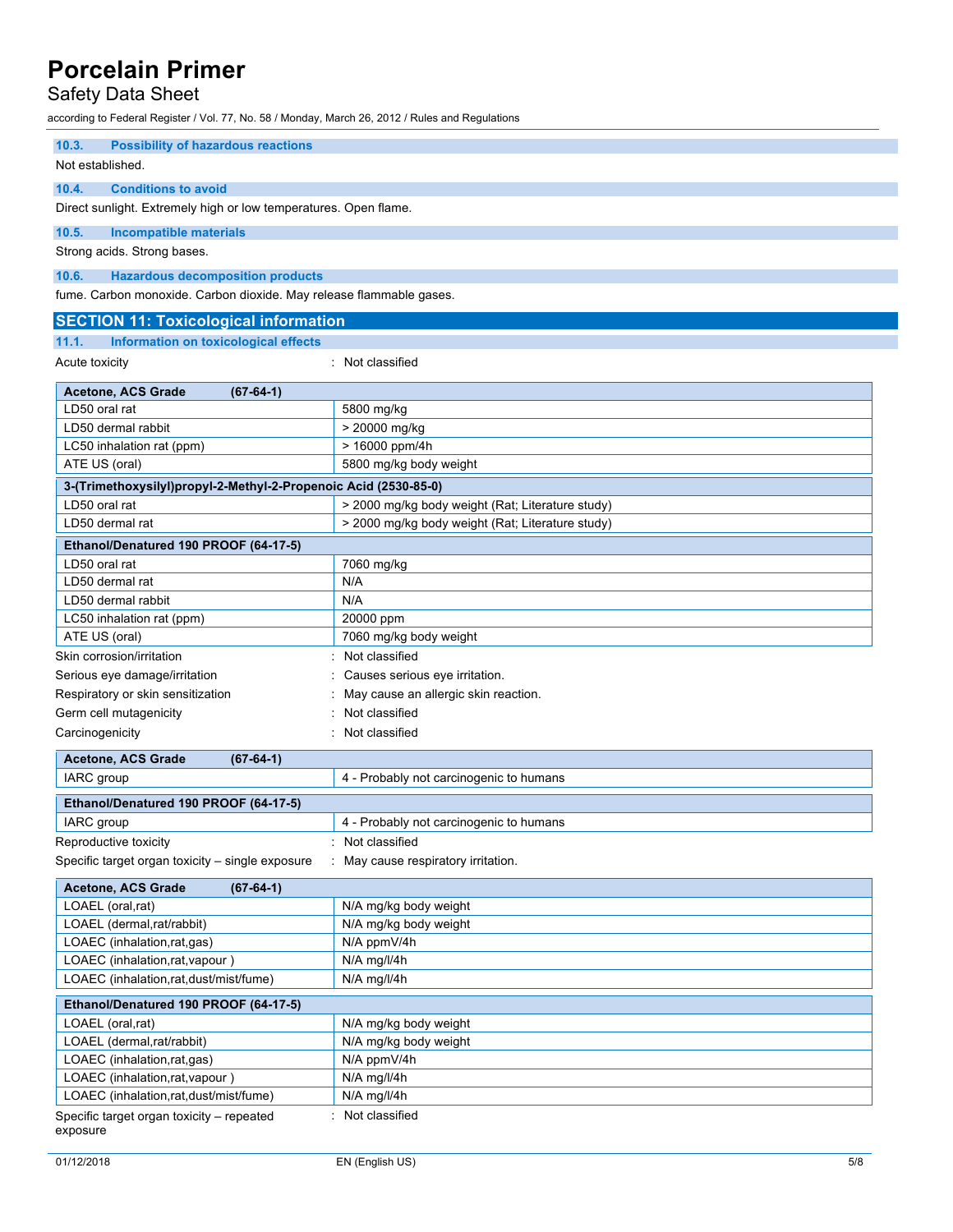## Safety Data Sheet

according to Federal Register / Vol. 77, No. 58 / Monday, March 26, 2012 / Rules and Regulations

| $(67-64-1)$<br><b>Acetone, ACS Grade</b>               |                                                                        |
|--------------------------------------------------------|------------------------------------------------------------------------|
| LOAEL (oral, rat, 90 days)                             | N/A mg/kg bodyweight/day                                               |
| LOAEL (dermal.rat/rabbit.90 days)                      | N/A mg/kg bodyweight/day                                               |
| LOAEC (inhalation, rat, gas, 90 days)                  | N/A ppmV/6h/day                                                        |
| LOAEC (inhalation, rat, vapour, 90 days)               | N/A mg/l/6h/day                                                        |
| LOAEC (inhalation,rat,dust/mist/fume,90 days)          | N/A mg/l/6h/day                                                        |
| Ethanol/Denatured 190 PROOF (64-17-5)                  |                                                                        |
| LOAEL (oral, rat, 90 days)                             | N/A mg/kg bodyweight/day                                               |
| LOAEL (dermal,rat/rabbit,90 days)                      | N/A mg/kg bodyweight/day                                               |
| LOAEC (inhalation,rat,gas,90 days)                     | N/A ppmV/6h/day                                                        |
| LOAEC (inhalation,rat, vapour, 90 days)                | N/A mg/l/6h/day                                                        |
| LOAEC (inhalation.rat.dust/mist/fume.90 days)          | N/A mg/l/6h/day                                                        |
| Aspiration hazard                                      | Not classified                                                         |
| Potential Adverse human health effects and<br>symptoms | Based on available data, the classification criteria are not met.      |
| Symptoms/effects after inhalation                      | May cause an allergic skin reaction. May cause respiratory irritation. |

## **SECTION 12: Ecological information**

**12.1. Toxicity**

| Acetone, ACS Grade<br>$(67-64-1)$                               |                                                                                                                    |
|-----------------------------------------------------------------|--------------------------------------------------------------------------------------------------------------------|
| LC50 fish 1                                                     | 4740 - 6330 mg/l                                                                                                   |
| LC50 fish 2                                                     | 8300 mg/l                                                                                                          |
| 3-(Trimethoxysilyl)propyl-2-Methyl-2-Propenoic Acid (2530-85-0) |                                                                                                                    |
| LC50 fish 1                                                     | 175 mg/l (LC50; 96 h)                                                                                              |
| EC50 Daphnia 1                                                  | > 100 mg/l (EC50; EU Method C.2; 48 h; Daphnia magna; Static system; Fresh water;<br>Experimental value)           |
| LC50 fish 2                                                     | > 100 mg/l (LC50; EU Method C.1; 96 h; Brachydanio rerio; Semi-static system; Fresh water;<br>Experimental value)  |
| EC50 Daphnia 2                                                  | >= 100 mg/l (NOEC; EU Method C.2; 48 h; Daphnia magna; Static system; Fresh water;<br>Experimental value)          |
| Threshold limit algae 1                                         | > 100 mg/l (EC50; EU Method C.3; 72 h; Scenedesmus subspicatus; Static system; Fresh<br>water; Experimental value) |
| Threshold limit algae 2                                         | > 100 mg/l (EC50; EU Method C.3; 72 h; Scenedesmus subspicatus; Static system; Fresh<br>water; Experimental value) |
| Ethanol/Denatured 190 PROOF (64-17-5)                           |                                                                                                                    |
| LC50 fish 1                                                     | 14000 mg/l                                                                                                         |
| <b>Persistence and degradability</b><br>12.2.                   |                                                                                                                    |
| <b>Porcelain Primer</b>                                         |                                                                                                                    |
| Persistence and degradability                                   | Not established.                                                                                                   |
| 3-(Trimethoxysilyl)propyl-2-Methyl-2-Propenoic Acid (2530-85-0) |                                                                                                                    |
| Persistence and degradability                                   | Readily biodegradable in water.                                                                                    |
| 12.3.<br><b>Bioaccumulative potential</b>                       |                                                                                                                    |
| <b>Porcelain Primer</b>                                         |                                                                                                                    |
| Bioaccumulative potential                                       | Not established.                                                                                                   |
| 3-(Trimethoxysilyl)propyl-2-Methyl-2-Propenoic Acid (2530-85-0) |                                                                                                                    |
| Log Pow                                                         | 0.75 (Calculated)                                                                                                  |
| Bioaccumulative potential                                       | Low potential for bioaccumulation (Log Kow $\leq$ 4).                                                              |
| 12.4.<br><b>Mobility in soil</b>                                |                                                                                                                    |

No additional information available

### **12.5. Other adverse effects**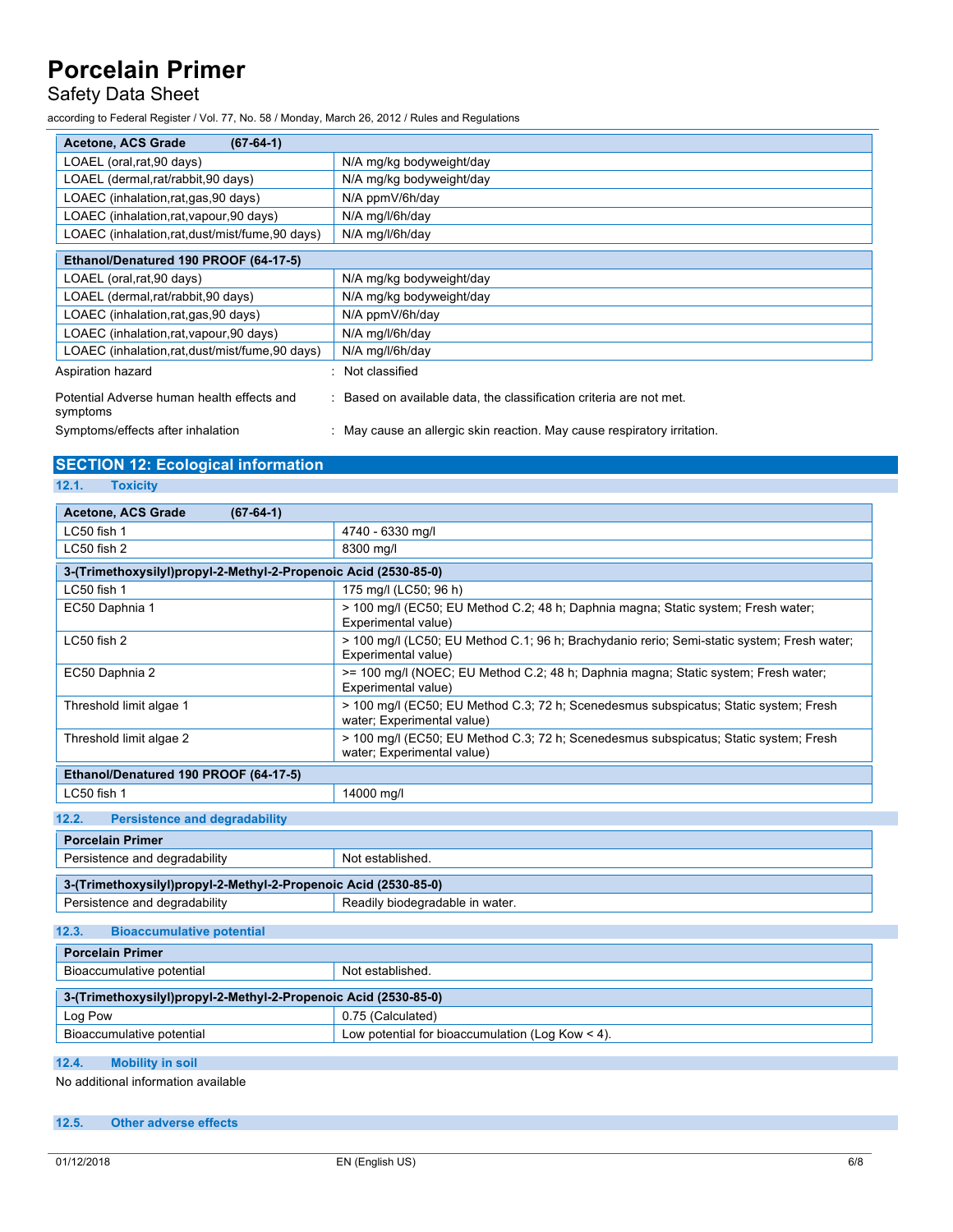## Safety Data Sheet

according to Federal Register / Vol. 77, No. 58 / Monday, March 26, 2012 / Rules and Regulations

Other information **interest in the environment** of the environment.

| Effect on the global warming | : No known effects from this product. |
|------------------------------|---------------------------------------|
| GWPmix comment               | : No known effects from this product. |
|                              |                                       |

| <b>SECTION 13: Disposal considerations</b> |                                                                                                                                                    |  |  |  |
|--------------------------------------------|----------------------------------------------------------------------------------------------------------------------------------------------------|--|--|--|
| 13.1.<br><b>Disposal methods</b>           |                                                                                                                                                    |  |  |  |
| Product/Packaging disposal recommendations | Dispose in a safe manner in accordance with local/national regulations. Dispose in a safe<br>manner in accordance with local/national regulations. |  |  |  |
| Additional information                     | : Handle empty containers with care because residual vapors are flammable.                                                                         |  |  |  |
| Ecology - waste materials                  | : Avoid release to the environment.                                                                                                                |  |  |  |

## **SECTION 14: Transport information**

**Department of Transportation (DOT)**

In accordance with DOT

### Transport document description : UN1170 Ethyl alcohol solutions, 3, III UN-No.(DOT) : UN1170 Proper Shipping Name (DOT) : Ethyl alcohol solutions Class (DOT) : 3 - Class 3 - Flammable and combustible liquid 49 CFR 173.120 Packing group (DOT) : III - Minor Danger Hazard labels (DOT) **in the set of the set of the set of the set of the set of the set of the set of the set of the set of the set of the set of the set of the set of the set of the set of the set of the set of the set of** DOT Packaging Non Bulk (49 CFR 173.xxx) : 203 DOT Packaging Bulk (49 CFR 173.xxx) : 242 DOT Special Provisions (49 CFR 172.102) : 24 - Alcoholic beverages containing more than 70 percent alcohol by volume must be transported as materials in Packing Group II. Alcoholic beverages containing more than 24 percent but not more than 70 percent alcohol by volume must be transported as materials in Packing Group III. B1 - If the material has a flash point at or above 38 C (100 F) and below 93 C (200 F), then the bulk packaging requirements of 173.241 of this subchapter are applicable. If the material has a flash point of less than 38 C (100 F), then the bulk packaging requirements of 173.242 of this subchapter are applicable. IB3 - Authorized IBCs: Metal (31A, 31B and 31N); Rigid plastics (31H1 and 31H2); Composite (31HZ1 and 31HA2, 31HB2, 31HN2, 31HD2 and 31HH2). Additional Requirement: Only liquids with a vapor pressure less than or equal to 110 kPa at 50 C (1.1 bar at 122 F), or 130 kPa at 55 C (1.3 bar at 131 F) are authorized, except for UN2672 (also see Special Provision IP8 in Table 2 for UN2672). T2 - 1.5 178.274(d)(2) Normal............. 178.275(d)(3) TP1 - The maximum degree of filling must not exceed the degree of filling determined by the following: Degree of filling =  $97 / 1 + a$  (tr - tf) Where: tr is the maximum mean bulk temperature during transport, and tf is the temperature in degrees celsius of the liquid during filling. DOT Packaging Exceptions (49 CFR 173.xxx) : 4b;150 DOT Quantity Limitations Passenger aircraft/rail : 60 L (49 CFR 173.27) DOT Quantity Limitations Cargo aircraft only (49 : 220 L CFR 175.75) DOT Vessel Stowage Location : A - The material may be stowed "on deck" or "under deck" on a cargo vessel and on a passenger vessel. Emergency Response Guide (ERG) Number : 127 Other information **Other information** : No supplementary information available.